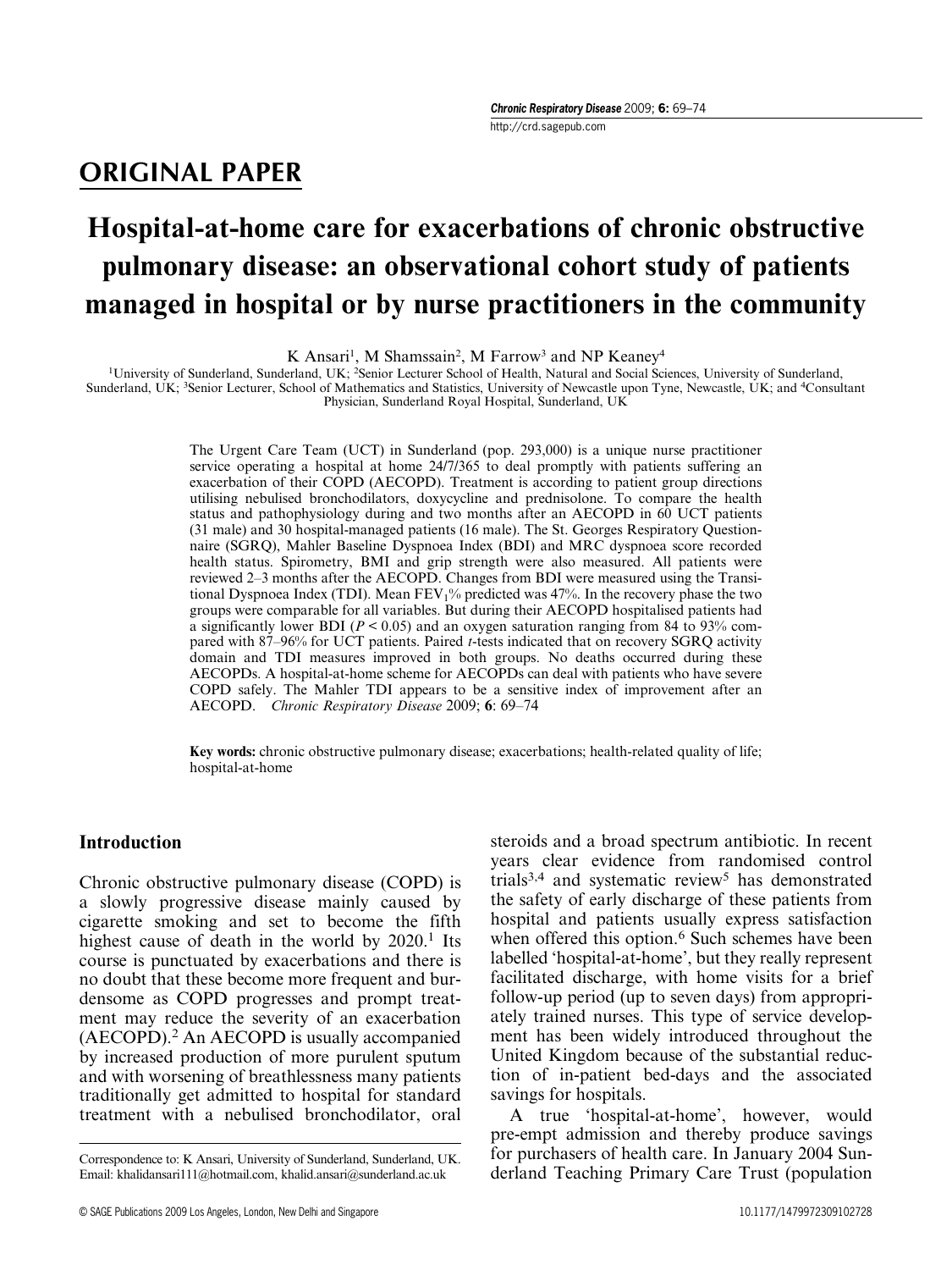293,000) initiated their Urgent Care Team (UCT) of nurse practitioners to undertake the community management of patients with AECOPD resulting in a 20% reduction in the hospitalisation rate for this condition.

Because the service had already been successfully established in Sunderland, we undertook a further evaluation with an observational cohort study of patients with AECOPD who were either admitted to hospital or managed in the community by the UCT.

## Method

This was an observational, comparative study with a primary aim of establishing that the UCT provided a service for patients with COPD whose underlying disease severity was similar to that of those admitted to the hospital. Between March 2004 and July 2006, we recruited patients with an AECOPD who were managed at home or admitted to the hospital in Sunderland. Ethical approval was gained from Sunderland Local Research Ethics Committee (reference no. 04/Q0904/85) and written informed consent was obtained from all study participants.

Inclusion criteria were (1) chronic airflow limitation confirmed by spirometry performed; (2) the episode satisfied the NICE definition of an AECOPD<sup>7</sup> i.e. a sustained worsening of symptoms from their usual state which is beyond normal day to day variations and is acute in onset. Exclusion criteria were (1) presence of an upper limb disability that could alter the results of grip measurements, (2) history of stroke or dementia to preclude spirometry, (3) patients on long term oxygen therapy and (4) use of non-invasive ventilation.

### **Patients**

The community cohort ( $n = 60$ ) was managed by the UCT of nurse practitioners. Patients accessed the team directly by telephone and the target response was for a home visit within 30 min. Many of these patients had previous AECOPDs managed by the UCT because they were directed to deal with frequent exacerbators with multiple admissions to hospital or because they had availed of facilitated discharge following previous AECOPDs. Patients were identified by the UCT as suitable for inclusion and were studied within 24 h. The nurse practitioner treated these patients with nebulised bronchodilators (salbutamol 2.5 mg and ipratropium  $500 \text{ µg}$ ) 4– 6 hourly, prednisolone 30 mg daily for 7 days and doxycycline (200 mg immediately and 100 mg daily for 7 days) given according to patient group directions<sup>8</sup> sanctioned by the local authorities. Doxycycline was the antimicrobial of choice based on local sensitivities. The hospital cohort ( $n = 30$ ) was identified in the Admission Unit of Sunderland Royal Hospital and studied within 24 h. Both cohorts were reviewed at home 2–3 months after their AECOPD at a time when their clinical condition was stable.

#### **Measurements**

Body weight and standing height enabled calculation of body mass index (BMI–kg/m<sup>2</sup> ). Muscle strength was measured by using hand dynamometer (Lafayette Instrument Hand Dynamometer) as a surrogate for lean body mass and expressed as % of predicted for age and gender.<sup>9</sup> Spirometry was performed (Vitalograph Alpha) according to ATS criteria<sup>10</sup> and  $FEV_1$  and  $FEV_1/FVC\%$  were measured.  $FEV_1$  (% predicted) was derived from ERS guidelines.<sup>11</sup> GOLD criteria were used to categorise the severity of COPD in cohorts. We also took account of symptoms patients had at the time of their exacerbation. The MRC dyspnoea score<sup>12</sup> and Mahler's Dyspnoea Index (MDI)<sup>13</sup> were used to assess dyspnoea severity. The MDI is a two stage tool and consists of the Baseline Dyspnoea Index (BDI) and the Transitional Dyspnoea Index (TDI). Its purpose is to improve the subjective assessment of dyspnoea. BDI rates the severity of dyspnoea at a point in time (and was completed at the initial visit) and TDI denotes changes from that baseline (on follow-up 2–3 months later).

The scores in both Mahler indices depend on ratings for three different categories: functional impairment; magnitude of task, and magnitude of effort. At the baseline state, dyspnoea was rated in five grades from 0 (severe) to 4 (unimpaired) for each category. The ratings for each of the three categories were added to form a baseline focal score (range, 0–12). At the transition period, changes in dyspnoea were rated by seven grades, ranging from  $-3$  (major deterioration), to  $+3$ (major improvement). The ratings for each of the three categories were added to form a transition total score (range,  $-9$  to  $+9$ ).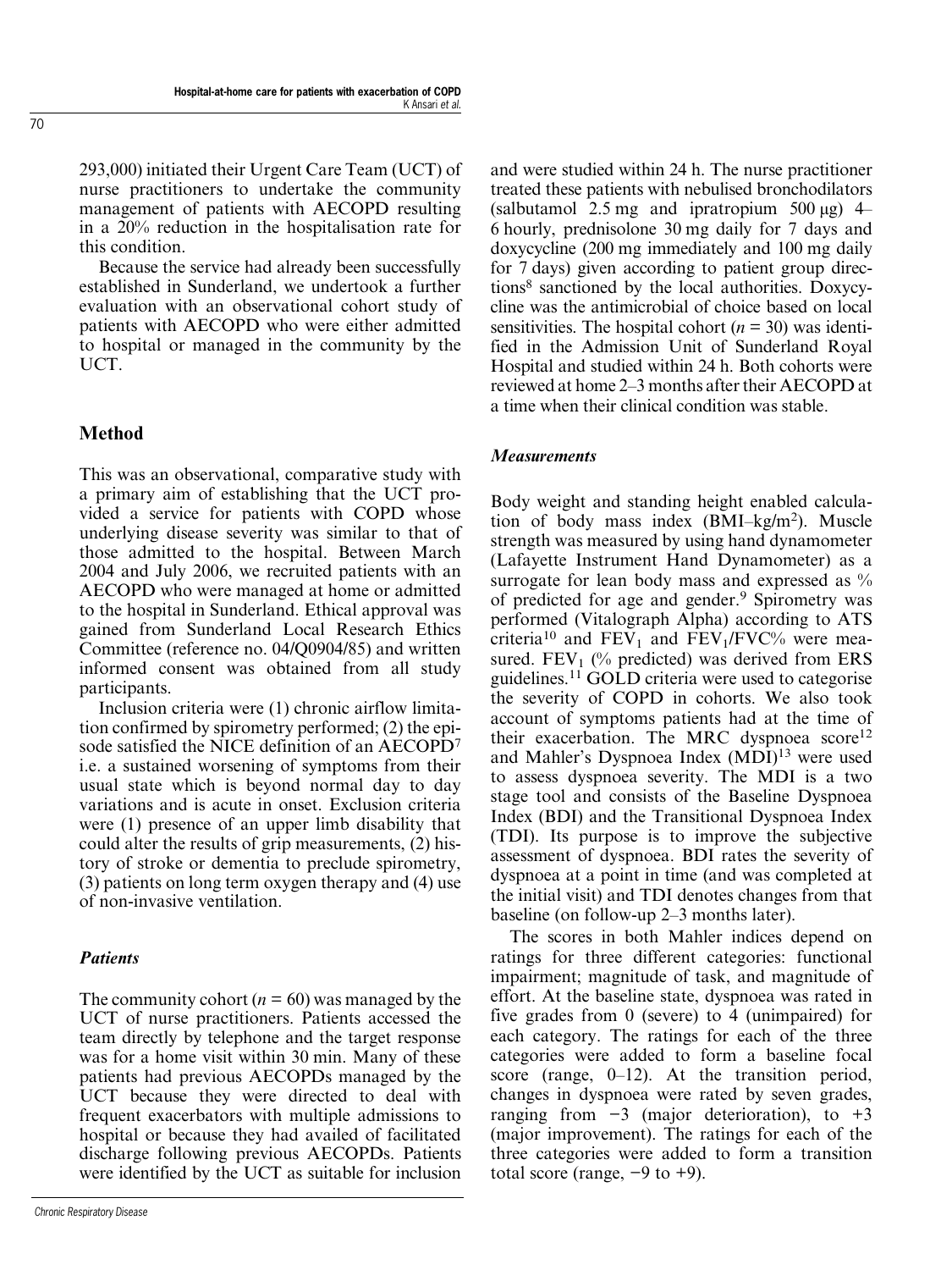We also compared the health-related quality of life (HRQL) in these groups for which we used the English version of St. George's Respiratory Questionnaire (SGRQ). $14,15$  This tool was completed by all study participants at the time of the AECOPD and at follow-up. The SGRQ is a standardized questionnaire that is designed to be completed without assistance. It is a disease-specific questionnaire, which measures health status and perceived wellbeing in persons with COPD. It contains 50 items (76 levels) divided into three domains: The 'symptoms' domain deals with the frequency and severity of respiratory manifestations, the 'activity' domain relates to activities that cause or are limited by breathlessness, and the 'impacts' domain covers aspects of social function and psychosocial disturbances that result from respiratory diseases. Scores on the SGRQ range from 0 (no disturbance of HRQL) to 100 (worst quality of life).

The MRC dyspnoea score was documented at each visit. MRC scores range from 1 to 5. MRC grade 5 represents maximum disability with shortness of breath on dressing or undressing resulting in a housebound patient.

#### Statistical analysis

Demographic and clinical characteristics of the study sample on acute and recovery phase are shown in Table 1. The differences between groups were tested using the unpaired t test and  $\chi^2$  depending on the nature of variables. Paired  $t$  tests were used for the differences in the acute and recovery phases of exacerbation in community and hospital managed patients. Analysis of data was performed using SPSS Version 14.0.

#### **Results**

Acute symptoms defined the onset of each AECOPD. For the UCT group 82% of patients had purulent sputum, 90% had increased cough and 70% had wheezing whereas for the hospital group, all patients had purulent sputum, 70% had increased cough and 63% had wheezing. The delay between initial symptoms and treatment was  $2.8 \pm 0.9$  days (range 2–6 days) for UCT patients and  $2.6 \pm 0.7$  days (range 2–4 days) for hospital managed patients. The demographic data for the two cohorts (Table 1) show they were quite well matched at entry to the study for age, BMI, spirometric impairment, and gender. Handgrip was measured and values were generally low with median value of  $73.9\%$  (ranged from  $22\%$  to  $121\%$ ). The main difference between the cohorts was that the hospitalised patients appeared more breathless at the time of their AECOPD. Pulse oximetry indicated that they were more hypoxic while breathing air than UCT patients  $(P < 0.01$ , Table 1). The Mahler Dyspnoea Index (MDI) in the hospital patients had a lower BDI at entry to the study than the UCT patients (Table 1:  $3.4 \pm 2.9$  vs  $2.2 \pm 2.7$ ;  $P < 0.05$ ). In the recovery phase, however, both groups had the same degree of breathlessness as assessed with the TDI (3.4  $\pm$  0.5 and 2.2  $\pm$  1.7 for UCT and hospital groups; mean 3.9 for both). Lung function improved with a small but significant increase in  $FEV<sub>1</sub>$ % predicted recorded for the UCT group and a larger increment for the hospital patients (Table 1)  $(P < 0.01)$ . The MRC grades improved significantly in both groups of patients.

The SGRQ data (Table 2) clearly show that both cohorts had very high scores for symptoms, activity and total indicating severe COPD. At recovery

Table 1 Demographics of UCT and hospital patients at acute and recovery phase

|                        | Urgent Care Team $N = 60$ M/F = 31/29 |                   | Hospital $N = 30$ M/F = 16/14    |                    |  |
|------------------------|---------------------------------------|-------------------|----------------------------------|--------------------|--|
|                        | Acute                                 | 'Baseline'        | Acute                            | 'Baseline'         |  |
| Age (years)            | $72.4 \pm 9.0$                        |                   | $77.3 \pm 6.7$                   |                    |  |
| BMI $(kg/m2)$          | $27.6 \pm 8.0$                        | $27.1 \pm 8.3$    | $26.6 \pm 8.1$                   | $25.8 \pm 6.6$     |  |
| MRC dyspnoea $(1-5)$   | $3.9 \pm 0.8$                         | $3.7 \pm 0.7$ **  | $3.4 \pm 1.0$                    | $3.1 \pm 0.7^*$    |  |
| $FEV_1(L)$             | $0.9 \pm 0.4$                         | $0.9 \pm 0.4$     | $0.9 \pm 0.3$                    | $1.0 \pm 0.3$ **   |  |
| $FEV1%$ pred           | $46.9 \pm 19.8$                       | $48.1 \pm 21.6^*$ | $45.9 \pm 19.0$                  | $53.5 \pm 18.2$ ** |  |
| $FEV_1/FVC \times 100$ | $49.7 \pm 14.8$                       | $52.1 \pm 15.4*$  | $54.0 \pm 12.5$                  | $53.0 \pm 12.1$    |  |
| Handgrip $(\% )$       | $73.0 \pm 20.8$                       | $67.3 \pm 22.2$   | $72.8 \pm 21.2$                  | $72.9 \pm 19.5$    |  |
| <b>BDI/TDI</b>         | $3.4 \pm 2.9$                         | $+0.5 \pm 2.5^*$  | $2.2 \pm 2.7$                    | $+1.7 \pm 2.7$ **  |  |
| Pulse oximetry         | $91.2 \pm 2.3$ (range = 87–96)        |                   | $89.6 \pm 2.0^*$ (range = 84–93) |                    |  |
| Charlson Index         | $0.30 \pm 0.5$                        |                   | $0.36 \pm 0.5$                   |                    |  |

FEV<sub>1</sub>/FVC × 100, forced expiratory ratio; BDI, Baseline Dyspnoea Index; TDI, Transitional Dyspnoea Index; FEV<sub>1</sub> (%pred), forced expiratory volume in one second percent predicted. Data presented as mean  $\pm$  SD, \*P < 0.01; \*\*P < 0.005. Two sample t test is used for analysis.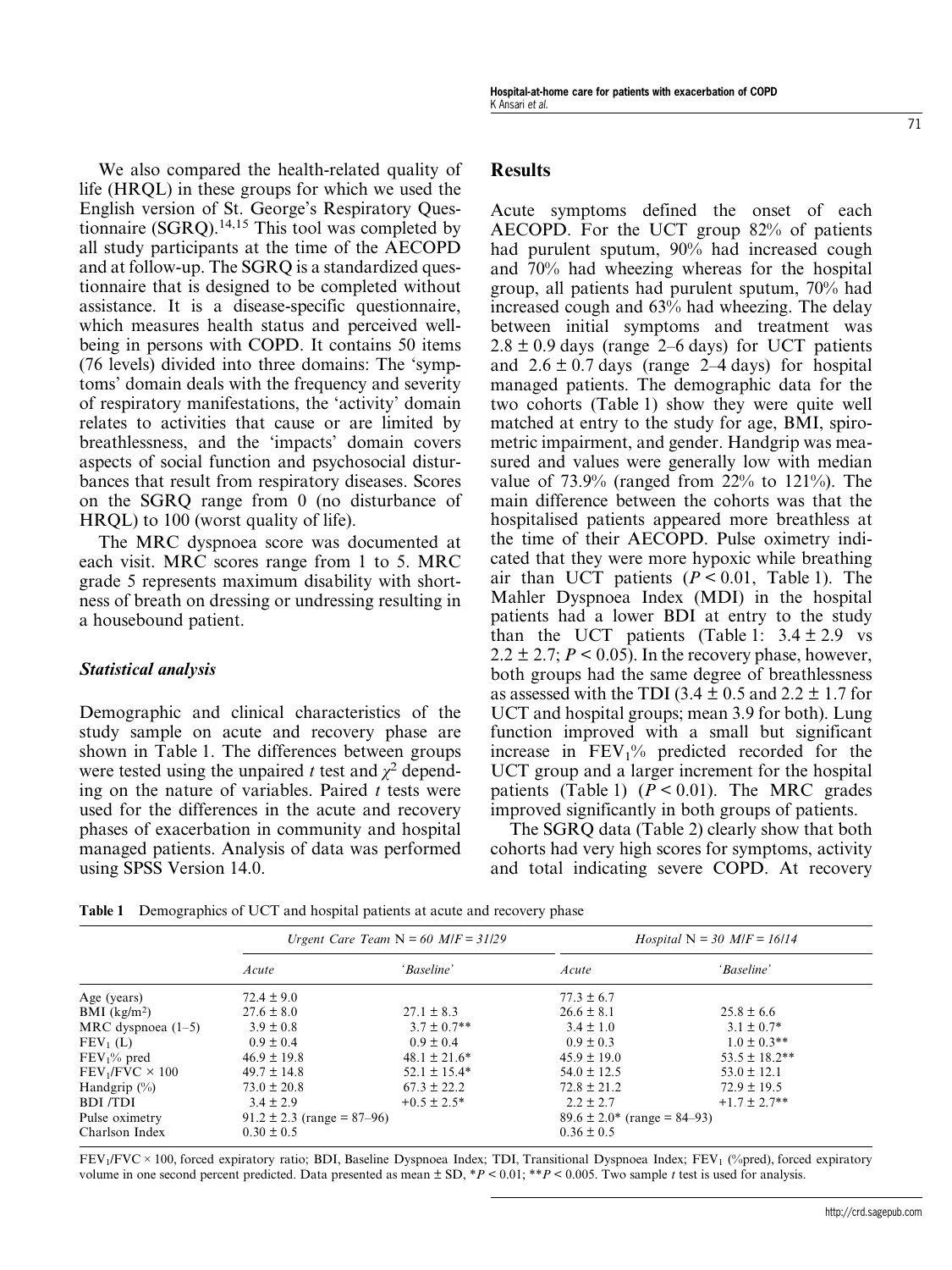|                                        | Urgent Care Team (UCT) $N = 60$                                          |                                                                               | $Hospital N = 30$                                                        |                                                                               |
|----------------------------------------|--------------------------------------------------------------------------|-------------------------------------------------------------------------------|--------------------------------------------------------------------------|-------------------------------------------------------------------------------|
|                                        | Acute                                                                    | Recovery                                                                      | Acute                                                                    | Recovery                                                                      |
| <i>Characteristics</i>                 | $Mean \pm SD$                                                            | $Mean \pm SD$                                                                 | $Mean \pm SD$                                                            | $Mean \pm SD$                                                                 |
| Symptoms<br>Activity<br>Impact<br>SGRQ | $79.7 \pm 14.1$<br>$90.3 \pm 11.1$<br>$70.5 \pm 14.4$<br>$78.1 \pm 11.1$ | $78.6 \pm 13.8^*$<br>$87.9 \pm 12.3$ **<br>$70.7 \pm 14.2$<br>$77.2 \pm 11.2$ | $74.8 \pm 14.2$<br>$88.0 \pm 16.9$<br>$66.0 \pm 17.5$<br>$73.5 \pm 13.3$ | $71.3 \pm 16.7$<br>$84.5 \pm 21.2*$<br>$62.8 \pm 20.0$ **<br>$70.6 \pm 17.0*$ |

**Table 2** Quality of life scores  $(\%)$  in COPD patients managed by UCT and in hospital

SGRQ, St. George's Respiratory Questionnaire; UCT, Urgent Care Team. Data presented as mean ± SD, \*P < 0.01; \*\*P < 0.005.

aspects of HRQL score had significantly improved in both groups but no mean change exceeded the clinically significant value of four units.<sup>16</sup> However, for the UCT patients at recovery the decrease of the total SGRQ score did not reach significance  $(P = 0.06)$  but the improvement in the activity domain was highly significant ( $P \le 0.05$ ). Nevertheless the mean scores demonstrate continuing poor health status after recovery.

Table 3 shows details of the Mahler scoring. The hospital cohort was more breathless (BDI  $2.2 \pm 2.7$ ) vs  $3.4 \pm 2.9$  at baseline i.e. at the time of the AECOPD. However, at recovery, the scores were almost identical in the two groups because of the substantial improvement of  $1.6 \pm 2.7$  units in the hospital group.

#### **Discussion**

This study was an opportunistic cohort comparison of two groups of patients whose AECOPD was managed either by admission to hospital or in the community by a team of nurse practitioners, the UCT. The patients entered the study at the time of their exacerbation. This pragmatic approach was adopted rather than an initial establishment of a large cohort in whom exacerbations would not be predictable. Thus, initial measurements are during the exacerbation and baseline data were obtained about two months later when patients would be

Table 3 BDI and TDI scores in UCT and hospital patients

expected to have recovered to a stable condition.<sup>17</sup> The mode of management was not randomised but dependent on how the patient presented to the care providers. Generally, the hospital group was not aware of the UCT option. An action research project described the outcome of the UCT's involvement as 'the patient's journey has been transformed to deliver personalized, one-to-one care at home … where patients were actively engaged in planning their care, moving them from passive recipients to more active involvement'. 6 In our study the major conclusion is that for such patients a nurse practitioner-based UCT is a safe option, with only one of these 60 patients requiring admission to hospital within 10 days. This was not an intention to treat study and some patients  $(n = 4)$  declined participation, mainly due to feeling too ill but also because they did not wish to be reviewed at home or felt discomfort when performing spirometry. Consequently, some more severely affected COPD patients might have not been recruited. Recruitment was continued until the study numbers of 60 UCT and 30 hospital patients had been achieved. The smaller number in the hospital group reflected the expectation that recruitment of this group would be a problem due to reduction in hospital admissions attributable to the service provided by the UCT.

An audit of the UCT approach was undertaken and showed that most of their patients had severe COPD with 30% mortality over 24 months. Unfortunately, no audit is available for hospital group.

| MDI                   | Community (UCT) $(n = 60)$ |                  | <i>Hospital</i> ( <i>physician</i> ) $(n = 30)$ |                   |
|-----------------------|----------------------------|------------------|-------------------------------------------------|-------------------|
|                       | BDI                        | TDI              | BDI                                             | TDI               |
| Functional impairment | $1.3 \pm 1.0$              | $+0.3 \pm 0.9$   | $0.8 \pm 1.0$                                   | $+0.9 \pm 0.9$    |
| Magnitude of task     | $1.1 \pm 1.1$              | $+0.2 \pm 0.8$   | $0.7 \pm 0.9$                                   | $+0.3 \pm 0.9$    |
| Magnitude of effort   | $1.0 \pm 0.8$              | $+0.0 \pm 0.8$   | $0.7 \pm 0.8$                                   | $+0.4 \pm 0.9$    |
| Total                 | $3.4 \pm 2.9$              | $+0.5 \pm 2.5^*$ | $2.2 \pm 2.7$                                   | $+1.6 \pm 2.7$ ** |

UCT, Urgent Care Team. Data presented as mean  $\pm$  SD,  $*P < 0.05$ ;  $**P < 0.001$ .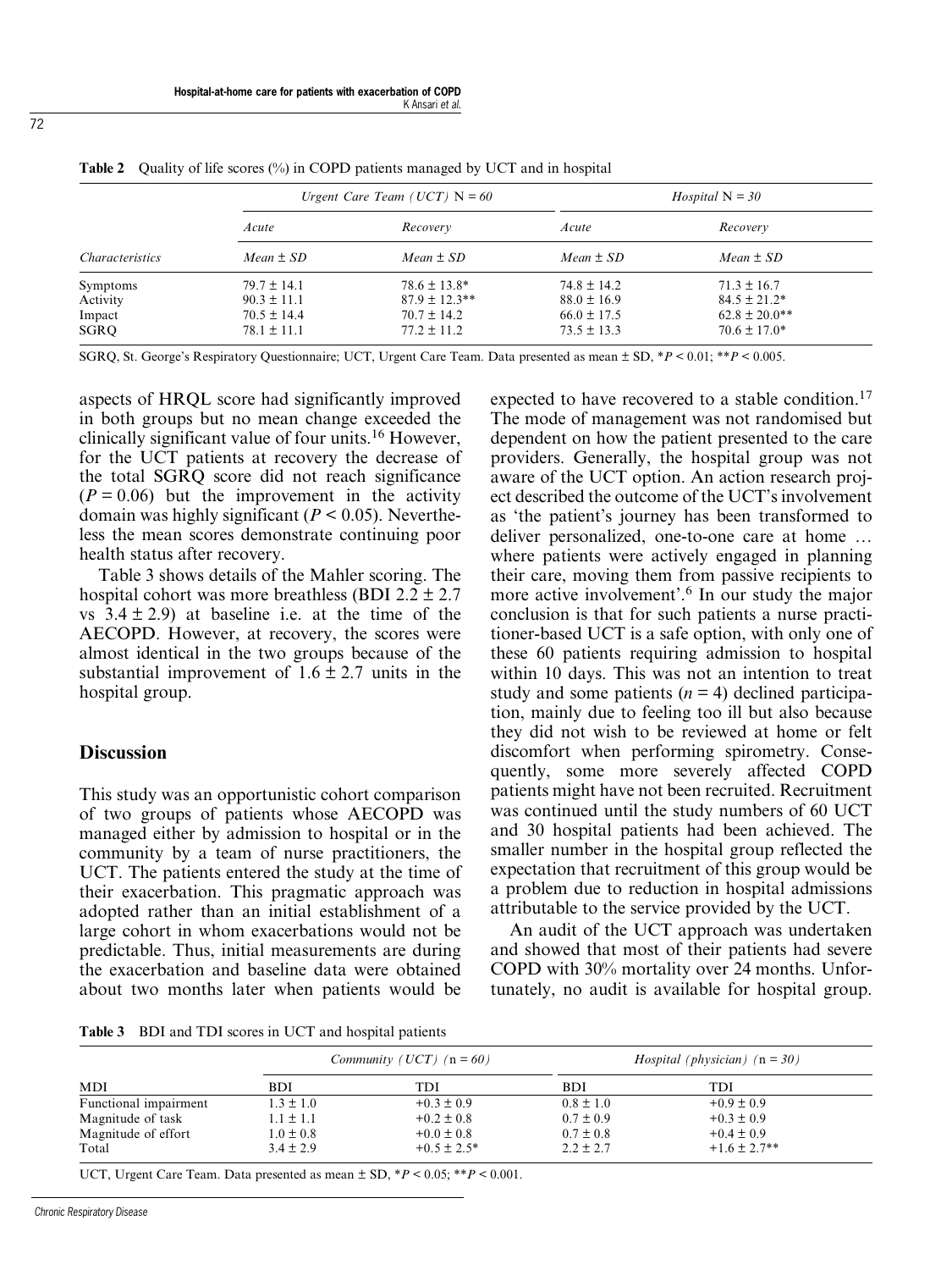Thus, it was expected that a UCT cohort would not differ from a hospital cohort. Comparing the two groups reveals some limitations of this study. The hospital group appeared more breathless at presentation with an AECOPD as evidenced by the Mahler BDI whereas the MRC dyspnoea scores were similar. A possible confounding factor for breathlessness may be that patients presenting to the admissions unit at the hospital could be referred to the UCT within 24 h after initial assessment and treatment. Such patients were excluded from our UCT cohort but did not contribute to the hospital cohort. Both the Mahler and MRC dyspnoea scales reflect perceived breathlessness on the part of the patient. However, the small but significant difference in oxygen saturation may be a relevant consideration. Interestingly, the hospital group had a marked improvement in TDI towards the same baseline value (3.9) as the UCT patients (Table 3). Aaron and colleagues have shown that BDI/TDI is responsive over the short recovery (10 days) from an AECOPD.<sup>18</sup> Our data extend this validity to steadystate recovery. However, both our cohorts had worse breathlessness at recovery than Aaron and colleagues found at the time of the exacerbation (mean BDI/TDI of 4.47/2.94) – reinforcing the severity of the COPD in our cohorts. This severity is also supported by the high SGRQ scores (Table 2), indicating that both cohorts had severe clinical impact of their COPD, even after recovery from an AECOPD.

Both groups of COPD patients improved significantly on recovery (after 2–3 months) in terms of physiological measures. Aspects of HRQL improved significantly in both groups of patients in statistical terms but despite obvious symptomatic response to treatment and a return to their usual health status no domain showed a 4% improvement – the conventional magnitude of a clinically significant change.<sup>15</sup> Co-morbidities expressed as the Charlson Index<sup>16</sup> were not differently distributed among our patients so this is not a factor that could have altered the responses about HRQL. We interpret these data as suggesting that review of SGRQ scores after an interval of only 2–3 months may not useful for patients with this degree of severity of COPD (by GOLD criteria more than half of our cohorts belonged to a Grades III and IV, which is in accordance with the findings of Miravitles and co workers.<sup>19</sup> Alternatively smaller changes in SGRQ may be clinically important.

In the UK major savings for purchasers of the health care will only accrue if admissions to hospital are prevented. Facilitated discharge schemes reduce average length of stay but do not avoid a charge for an admission. This study clearly shows that a true hospital-at- home provided solely by nurse practitioners is safe for patients known to have severe COPD and is likely to prove extremely useful in reducing healthcare costs relating to hospitalisation. Despite some of the UCT patients having oxygen saturation recorded as less than 90%, no supplemental oxygen therapy proved necessary. Recently, the UCT has begun to use an Early Warning Score<sup>20</sup> to aid their assessments of patients' criticality. It is of significance that no patient died during this study and that only one UCT patient required hospitalisation within two months of the index AECOPD.

Although we found some improvements in quality of life in both community and hospital managed patients, a major conclusion relates to the value of the Mahler TDI as an indicator of recovery from an AECOPD (in the more breathless hospitalised group). We believe that the Mahler index should be incorporated in any future randomised trial of hospital-at-home care for AECOPDs and that this study clearly supports the appropriateness and safety of such research.

## Acknowledgements

We thank Urgent Care Team Nurse Practitioners from Sunderland Teaching Primary Care Trust who helped us in identifying patients for this study. We also thank the Higher Education Commission in Pakistan for a grant from the Partial Support Fund for Research Students Overseas.

## Competing interests

There is no competing interest from any author of this paper.

## References

- 1. Rabe, KF, Hurd, S, Anzeuto, A, Barnes, PJ, Buist, SA, Calverley, P, et al. Global strategy for the diagnosis, management and prevention of chronic obstructive pulmonary disease. Am J Respir Crit Care Med 2007; 176: 532–555.
- 2. Wilkinson, T, Donaldson, GC, Hurst, R, Seemungal, TAR, et al. Early therapy improves outcomes of Exacerbations of Chronic Obstructive Pulmonary Disease. Am J Respir Crit Care Med 2000; 169: 1298–1303.
- 3. Cotton, MM, Bucknall, CE, Dagg, KD, Jhonson, MK, Mac Gregor, G, Stewart, C, et al. Early discharge for patients with